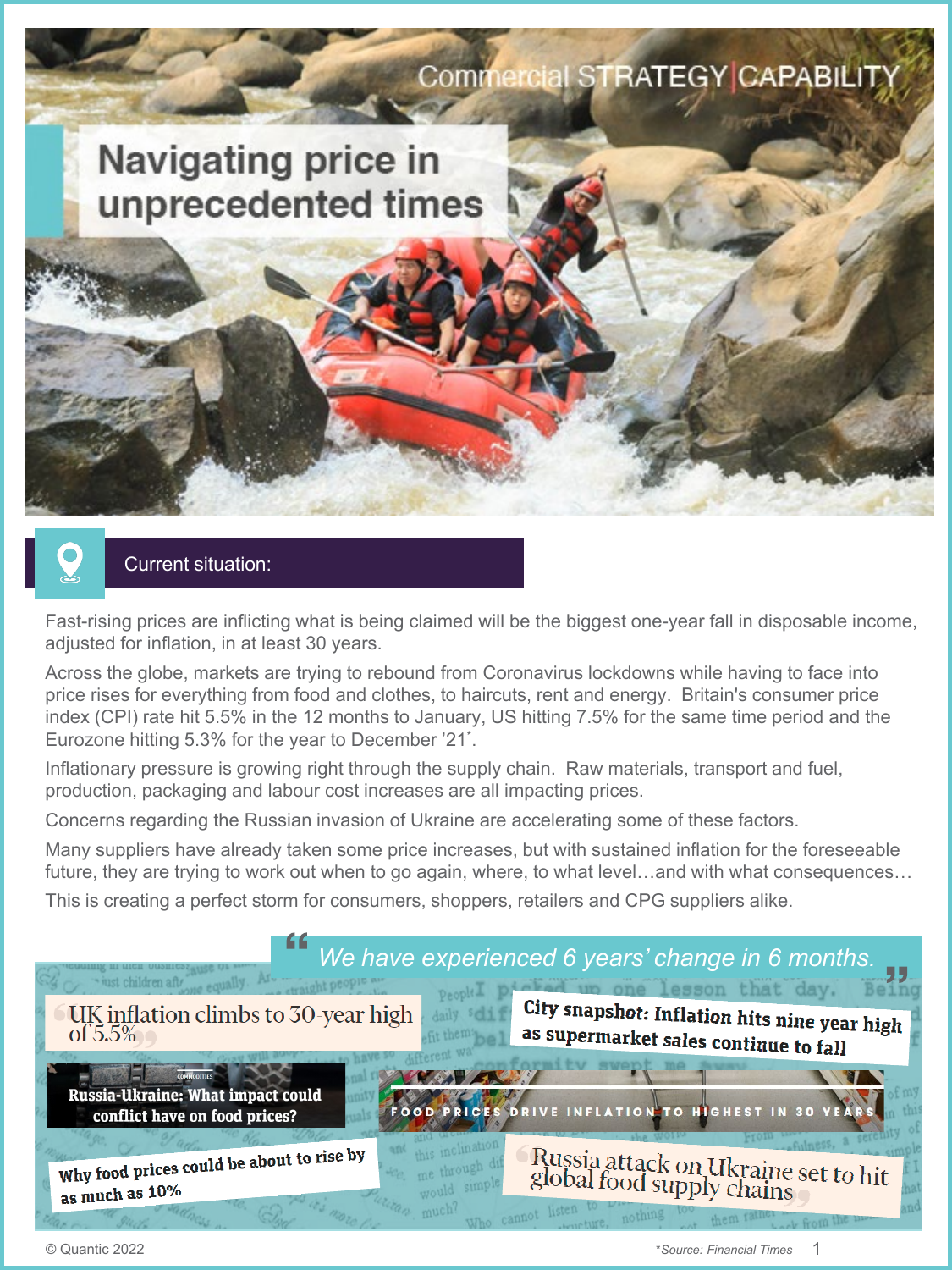

## **CONSUMERS**

- Rising cost of living
- Fall in disposable income
- Concerns around health, safety and security



### **SHOPPERS**

- Seeking out value and convenience
- Changing priorities leading to changing missions and channel selection
- Blur on In Home and Out of Home and an increased omnichannel environment



- **RETAILERS**
- Pressure on business models and P&Ls as the cost of goods bought, supply chain and labour costs all increase
- eCommerce channel growth directly impacting profitability
- Dilemma of how much price increase to absorb versus pass onto the consumer and take the risk their value perception might be eroded



## **SUPPLIERS**

- P&Ls being squeezed, pressure to hit the numbers in a dynamically changing environment
- Pressure to 'take price' with retailers…but where, how much, when and how many times…
- Manging the commercial tension of today versus tomorrow



# Pricing myths to bust:

| <b>Executing Pricing</b><br>is the responsibility<br>of Sales | We believe Pricing is best managed as a cross functional<br>responsibility from Marketing right through to Sales, with<br>Category, RGM, Commercial Finance/Finance and<br>Shopper Marketing all playing a key role.                                                                              |
|---------------------------------------------------------------|---------------------------------------------------------------------------------------------------------------------------------------------------------------------------------------------------------------------------------------------------------------------------------------------------|
| Pricing is just about<br>recovering COGS                      | Part of it is, but it is also about maximising value from the<br>brand by predicting and understanding what consumers,<br>shoppers and customers will accept to pay in the<br>marketplace for the brand.                                                                                          |
| Pricing = Cost Price<br>Increases (CPIs)                      | Again, yes CPI's are a major part of Pricing, but there is<br>more than one way of going about executing your Pricing<br>strategy. Pack Price Architecture and Promotions also play<br>a part in executing your pricing strategy and the average<br>price you seek to achieve in the marketplace. |